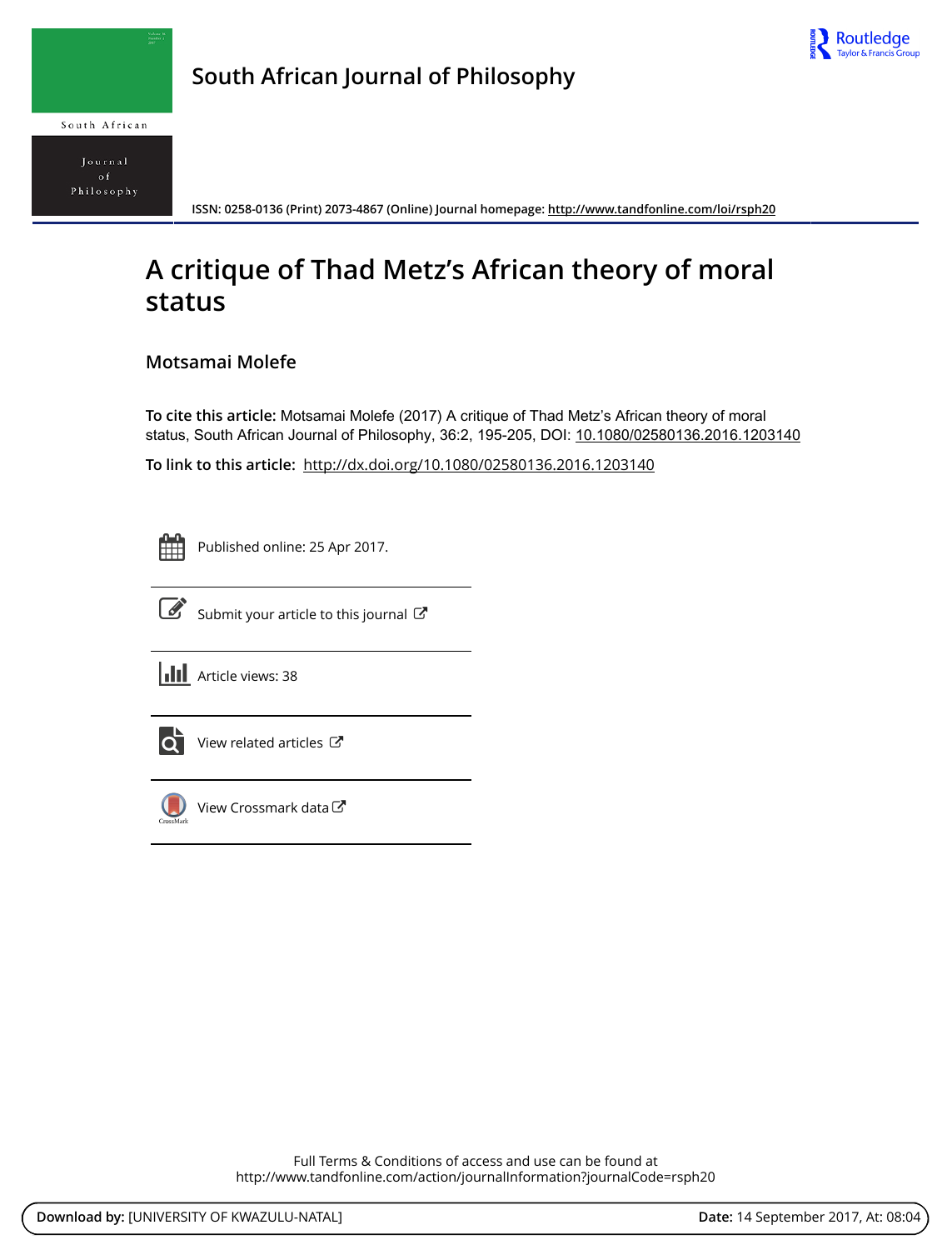# **A critique of Thad Metz's African theory of moral status**

**Motsamai Molefe**

Department of Ethics Studies, University of KwaZulu-Natal, Pietermaritzburg, South Africa molefem@ukzn.ac.za

Thad Metz defends what he considers to be a novel theory of moral status, i.e. an account about what beings are owed direct duties in virtue of their moral significance. Metz claims that his account is African, it is plausible and that it is worth taking seriously like other competing accounts in the Western philosophical tradition. In this article, I give four reasons why we should doubt, if not reject, these claims of plausibility. Firstly, I show how a theory that accounts for moral status by relying solely on some facet of human nature ultimately fails to grant intrinsic value to non-human components, and as such it will always prefer human interests over those of nonhuman components, and further it won't have a moral-theoretical basis to assign intrinsic value to non-human components. Secondly, I hope to demonstrate that this theory will not be able to account for the moral status of Martians and in turn show that it does not secure the standing of animals from such beings. I also argue that his account does not give credible evidence for the intuition that severely injured human persons have greater moral status than animals with similar internal properties. Finally, I briefly indicate that this theory does not have the corpus to explain our duties to people who have died, or at least, their bodies.

### **Introduction**

Thad Metz articulates a novel theory (modal-relationism) of moral status according to which some being has moral status insofar as it has a capacity for friendliness with normal adult human beings. Metz claims the following about his account of moral status. Firstly, he claims to harvest this theory from African axiological resources (hence, he calls it "African"). Secondly, he claims that his relational account is *better* than the individualist, holist and extant relational accounts since these fail to accommodate one or more of the uncontroversial intuitions in the Western (philosophical) literature, such as: (1) human beings and animals both have moral status for a unitary reason though human beings have a higher moral status than animals; and (2) even a severely mentally incapacitated human being has a greater moral status than an animal with identical internal properties. Lastly, he further observes that his theory ought to be taken seriously as much as other dominant accounts in the Western philosophical tradition, like welfarism and rational agency, since it solves some of the long-standing theoretical problems, like the two intuitions mentioned above. In this article, I argue that there are good philosophical reasons to doubt the plausibility of Metz's account of moral status.

In this article, I offer four reasons that substantiates why I doubt this theory's plausibility. A theory that accounts for moral status by relying solely on some facet of human nature ultimately fails to grant *intrinsic* value to non-human components; and, as such it will always prefer human interests over those of non-human components; and, more, it won't have a moral-theoretical basis to assign value to non-human components for their own sake. Secondly, I hope to show that Metz's account fails to capture the moral status of Martians in a way that may have negative implications for some facets of nature, specifically, for the sake of argument, animals. Thirdly, I do not think Metz gives a convincing argument for the claim that severely mentally injured human beings have greater moral status than some animals. Metz thinks severely mentally injured persons have greater moral status than animals with whom they share similar internal features because we tend to do more for these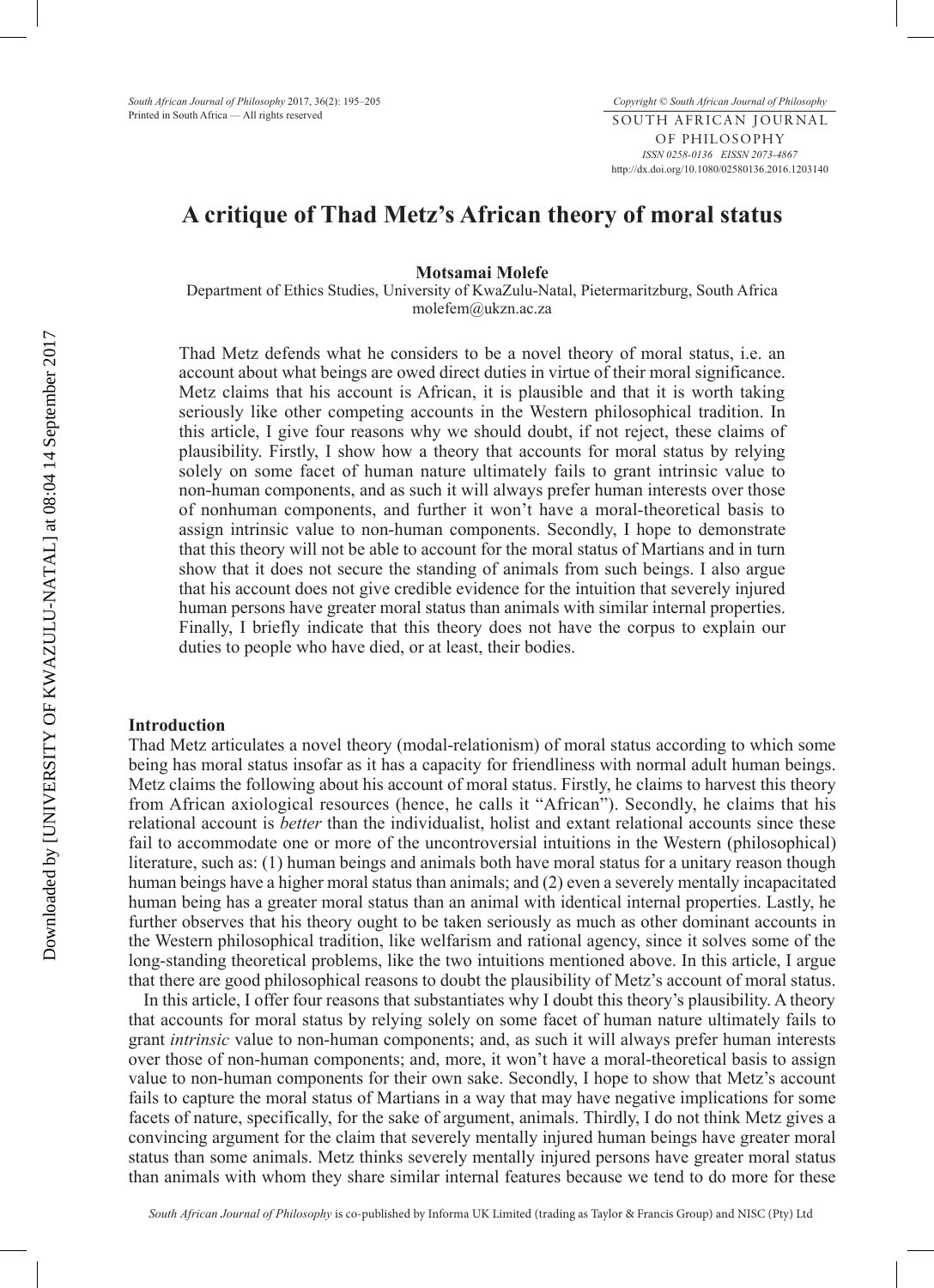than we do for animals. I observe that our doing more for severely mentally injured human persons does not necessarily prove that they have greater moral status than animals. Finally, I will briefly highlight a problem that Metz does not anticipate with regard to the moral status of the dead.

In this article, I will not consider all aspects of Metz's theory. For example, I will not scrutinise the claim of whether his account is truly African (a claim I doubt).<sup>1</sup> Also, I will not engage Metz with regard to his theory's implications for the young; the intuitions Metz holds appear to be inconsistent from ones usually entertained by scholars and people below the Sahara.2 The above-stated objections, so far as I am concerned, are sufficient to bring to question or even disprove Metz's claims of plausibility and his appeal that his account should be taken as seriously as other theoretical contenders in the English-speaking literature.

I structure this article as follows. In the first section, I define the notion of moral status and the assumptions that accompany it; I here follow Metz's understanding of these terms. Secondly, I discuss Metz's theory of moral status. Thirdly, I critically reflect on Metz's moral theory, in the order suggested above, of the four reasons that capture why I doubt the plausibility of his account.

# **The concept of moral status**

To assert that some being has "moral status" is tantamount to claiming that it is morally significant, i.e. it has moral value, and, as such, we owe it some moral obligations or, at least, we should consider it in our moral calculus. According to Manuel Toscano, "moral status" "…is a normative condition that determines how this entity should be treated...what is morally permissible or impermissible" (2011, 16), to the effect "that how moral agents treat that being is morally important" (DeGrazia 2008, 183). The "normative condition" that explains what is permissible or impermissible will be captured by a theory (or conception) of moral status. But, what stands out clearly (from this definition) is that such an entity is morally worthy of our considerations in terms of how we should treat it: it is a moral patient. Metz states, "[t]he concept of moral status is the idea of something being the object of a 'direct' duty, i.e. owed a duty in its own right, or is the idea of something that can be wronged" (2012, 389).

This definition captures three facets of the notion of moral status. Firstly, to say that an entity has "moral status" is to claim that it is a being of value or a moral patient. Secondly, it is to claim that certain ways of treating such a being would count as doing something wrong, i.e. flouting a moral principle. And, lastly, it is to claim that there are certain treatments of the being that would count as harming it or wronging it, i.e. one would be making it worse off rather than better off. I proceed now to consider Metz's theory of moral status.<sup>3</sup>

### **Metz's theory of moral status**

In what follows, I discuss Metz's relationalist conception of moral status qua capacity for friendliness. Metz differentiates among three approaches to a talk of moral status: individualism, holism and relationalism. "Individualism" grounds moral status in some entity's intrinsic properties like sentience, consciousness, memory or rationality (Behrens 2011, 18). "Holism" assigns moral status to groups like ecosystems or some species (Behrens 2011, 18). Metz defends a "relationalist" approach, which he considers to be somewhat a middle-way between individualism and holism. He

<sup>1</sup> Metz's own lack of consistent commitment to whether this theory is African or not is reason enough. Metz, anticipating that some people (like me) might have scruples about the "African" status of his theory, instead of sticking to his guns that this theory is African, he rather impatiently states – "Although I believe it apt to call the theory of moral status I have constructed 'African' since it is grounded on features of folkways and worldviews that are salient among the black peoples of the continent, it ultimately matters little what it is called. What matters most is how well it accounts for comparatively firm judgments about what has moral status and to what degree" (2012, 396). Notwithstanding, I have scruples with this theory, as Metz, for example, among others, imports intuitions that are typically Western in his African "theory" with regard to his understanding of abortion.

<sup>2</sup> Africans typically distinguish a human community in terms of the living (normal human beings), the living-dead (ancestors) and the notyet-born. The last category is typically thought to have some moral status and be worth facilitating to life (Ramose 1999, 62; Bujo 2001, 1–2, 5, 88–89); on the other hand, Metz's position with regard to what he calls "the young" is Western, as he appeals to the intuitions that only in the second trimester does a foetus have a moral status (Flemming 1987, 15–16).

<sup>3</sup> I will not here get into the details about the fact that Metz thinks this notion of moral status is a "threshold" concept rather than a "scalar" one, and that he treats it as one admitting degrees to the effect that some things have greater, others lesser and others have none at all.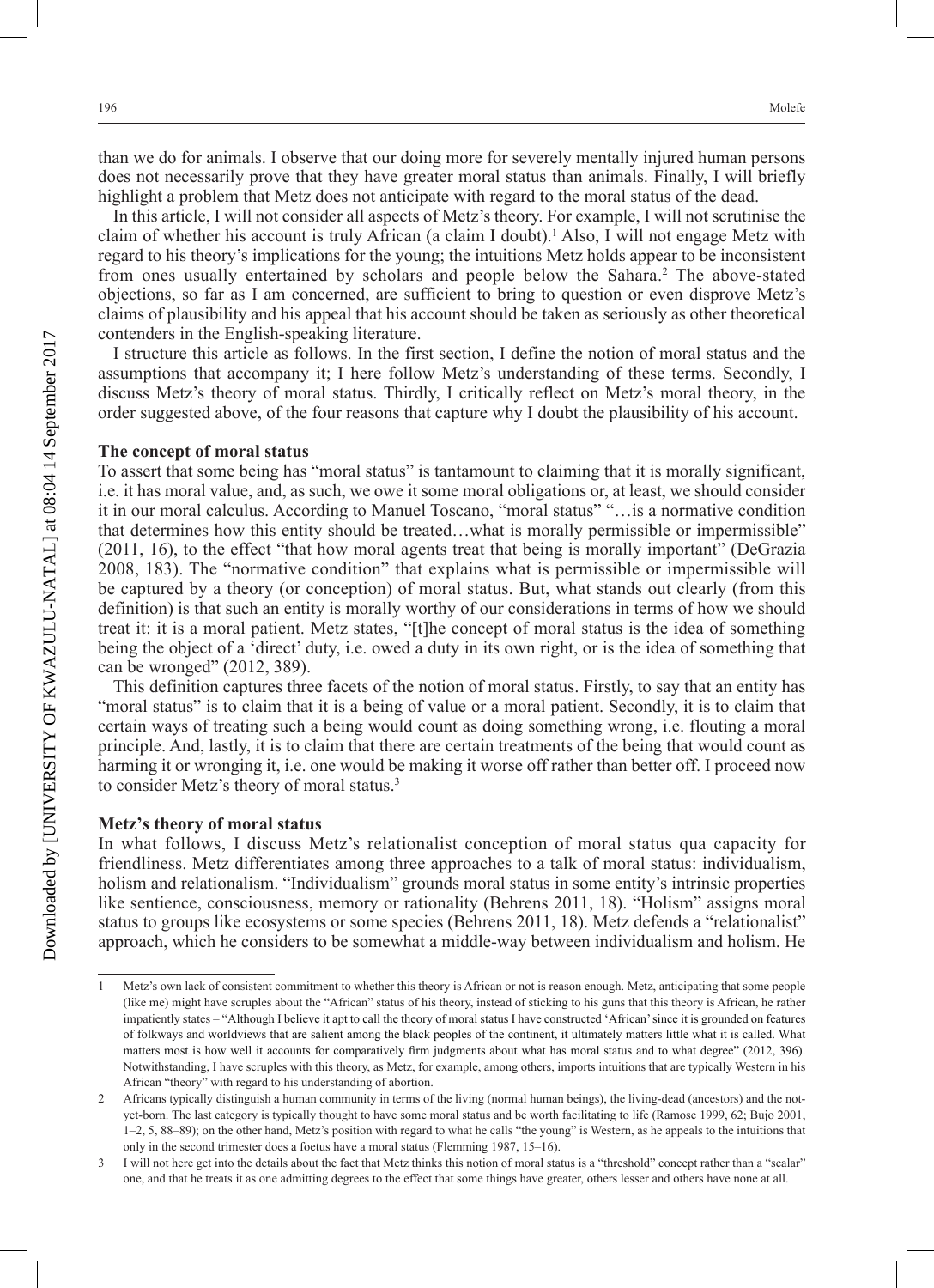distances himself from extant relational accounts as he regards these to be *parochial*; as such he rejects some feminist and (some possible construction of) African relational accounts (2012, 396).

A "relationalist" conception of moral status is the "view that it (moral status) is constituted by some kind of interactive property between one entity and another" (Metz 2012, 390). Thus, on a relationalist approach, "something has moral status insofar as it is capable of having a certain causal or intentional connection with another being" (Metz 2012, 387). Metz thus qualifies his theory of moral status as *relational* insofar as it appeals to some interactive property between beings. Metz further clarifies that his "proposal is that a being has moral status roughly insofar as it is capable of being part of a communal relationship of a certain kind. A large majority of existing relational theories of morality appeal to *actual* relationships, but my suggestion is, instead, to appeal to *modal* ones" (Metz 2012, 393, emphasis added). He thus describes or calls his account "modal-relationalism" (Metz 2012, 387, 390). In other words, Metz does not ground moral status in *actual* relations or the actual exercise of the relevant (human) capacity. He grounds moral status on the mere fact that a being *can* – the mere ability to – exercise the relevant relational capacity without regard to contingent obstacles that may temporarily inhibit its exercise. What matters on this theory for capturing moral status is that the being in question has the relevant capacity for communal relations and not so much its exercise.4

The next critical question to consider is: which relationships ground the relevant relational capacity since moral status is a function of being "capable of being a part of a communal relationship of a certain kind"? Metz elaborates that the "communal relations" he has in mind, consistent with his principle of right action, are those of *identity* and *solidarity* (2007, 335–337; 2012, 394). By "identity" Metz simply refers to an ability to "share a way of life with others", and by "solidarity" the ability "to care to improve the quality of others' life" for non-instrumental reasons (Metz 2009, 51).5 A being, according to Metz, has full moral status if and only if it is capable of both being a *subject* and an *object* of relations of identity and solidarity; and has *partial* moral status if it can only be an *object* of harmonious relations; and has no moral status at all, if it can't be an object of such relations, like a stone (Metz 2012, 394).

A being is a *subject* of harmonious relations insofar as it "can share a way of life with others" (identity), i.e. it can conceive of itself in terms of "we" with others, it can coordinate projects with them to achieve some desirable end and it "can care to improve the quality of others' life" (solidarity), i.e. acting motivated by good will or sympathetic considerations for the sake of another's well-being (Metz 2007; 2009; 2012). And, a being is an *object* of such relations if it can be included in relations of identity and solidarity by others: this means inter alia that such an entity can be included in relations with human beings and as such can be made worse or better off. From the following, Metz thinks it follows that a *normal* human person, for example, is both a subject and an object of harmonious relations since she can participate in communal relations in the relevant sense and can benefit from such relations. Animals, for example, are only objects of such communal relations; and stones, trees or even mountains are neither subjects nor objects since they cannot be included in friendly relations or be made worse/better off.

I observe that Metz's theory is *anthropocentric*, i.e. it is human-centred insofar as it essentially locates moral status in some human facet. And I further observe that Metz is not correct to observe that if his account is anthropocentric, it is so in a way that is not objectionable; or, so I hope to show. Metz states:

The theory might appear to be anthropocentric in that it cashes out moral status in terms *of certain human capacities*. To be able to be an object of a communal relationship, on this view, is analysed in terms of a *capacity to relate to normal human beings in a certain way*.

<sup>4</sup> In this light, Metz ingeniously talks about "contingent obstacles", by this he refers to psychological states (like drunkenness or being asleep) or things like slavery under which a person may be unable to exercise her valuable capacity (2012). What matters for his account is the mere ability to exercise and not its exercise.

<sup>5</sup> In detail, by "identity", Metz means at least three things. Firstly, one must be able to reciprocally think of herself in terms of "we" with others. Secondly, to share in some goals with others, and lastly, to jointly coordinate activities to achieve those goals. These three elements of identity constitutes and are tantamount to sharing a way of life. By solidarity he has in mind a belief, desire and purpose to benefit another for their own sake by exercising sympathy and empathy to improve their lot on deontological grounds (2007, 337–338).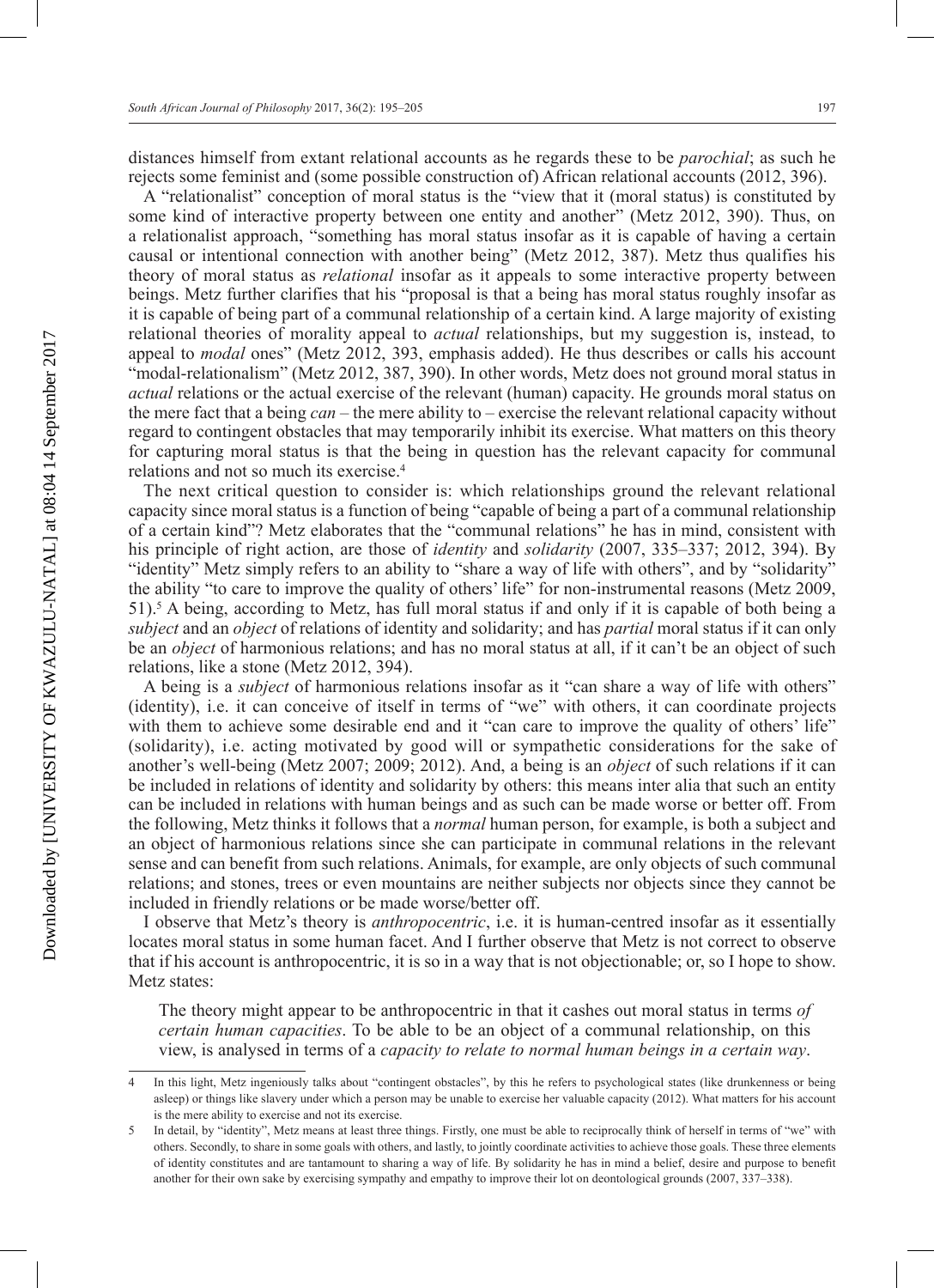And so there is an *irreducible appeal to humanity in its conception of moral status* (2012, 400, emphasis added).

It is clear, according to this theory, that the property *human* is essential for explaining this relational theory of moral status. It would appear then that it is not strictly the relational property that is doing the job of accounting for moral status per se; rather, it is this adventitious property of being human that is also playing a decisive role in determining moral status. To demonstrate the human-centeredness of this theory, consider the following example. For some animal, say a dog, to be an object of moral status, it must be able to be included by human beings in a certain way in some communal relation. Thus, there is an essential and an irreducible appeal to the human (or some human facet) as a property in detailing out moral status. In other words, one cannot sufficiently and correctly talk about moral status without invoking the *human* as part of the moral narrative. The interactive or relational property that grounds moral status counts if and only if the being in question can be either positively or negatively affected by a human being's relational capacity for friendship.

If this observation that the property *human* plays a crucial role in determining moral status is correct, then it should follow logically that a being that cannot relate with a human being cannot have moral status. So, the ability to relate with human beings defines the scope of what morally matters and what does not. It follows, therefore, I observe, that human beings are not merely an exemplary instance of moral status on this planet; but, more, they have a feature that defines moral status itself. And, human beings have moral status or even dignity<sup>6</sup> since they have the capacity for friendliness (both as subjects and objects) in a way and to an extent that no other being has in the natural kingdom (Metz 2012, 397). Other beings like animals and severely injured human beings have (partial) moral status insofar as they can be included in relationships by human beings and they can benefit or suffer such interaction; but, they cannot be subjects because they do not have the idea of acting for the sake of another being, or at least Metz thinks so. I turn now to evaluate Metz's moral theory.

# **Criticism of Metz's theory**

Can an account that explains moral status purely in terms of an ability for friendliness, either both as a subject and an object (full moral status), or as an object (partial moral status) of such relations, stand the test of logical scrutiny? I argue below that Metz's theory has serious philosophical limitations that compromise its status of plausibility or its aspiration to be taken seriously like other influential accounts in the Western philosophical tradition. This theory's major philosophical limitation is that it veers from the intuition that informs much of the talk of environmental ethics: the intuition that some aspects of nature morally matter independent of human good or consideration. The following historical commentary grounds my intuitions against anthropocentrism; as such it is a good opening for my criticisms of Metz's account:

When environmental ethics emerged as a new sub-discipline of philosophy in the early 1970s, *it did so by posing a challenge to traditional anthropocentrism*. In the first place, it questioned the assumed moral superiority of human beings to members of other species on Earth. In the second place, *it investigated the possibility of rational arguments for assigning intrinsic value* to the natural environment and its nonhuman contents (Brennan and Lo 2011, emphasis added).

This passage highlights that Western moral theories have tended to be characterised by human moral chauvinism. Morality was generally limited to human beings and only human beings mattered, morally speaking, on planet Earth. But, environmental ethics emerges as a critical response against this humanist tendency insofar as it is reported that it is on a quest to find "rational arguments for assigning *intrinsic* value to the natural environment". I am attracted to the idea of intrinsic value associated with non-human components because it denotes a search to consider these as morally

<sup>6</sup> Full moral status is tantamount to dignity. The highest degree of moral status is dignity and human beings have this. Metz defines dignity as the "ability to fully participate in communal relations" (2012, 397).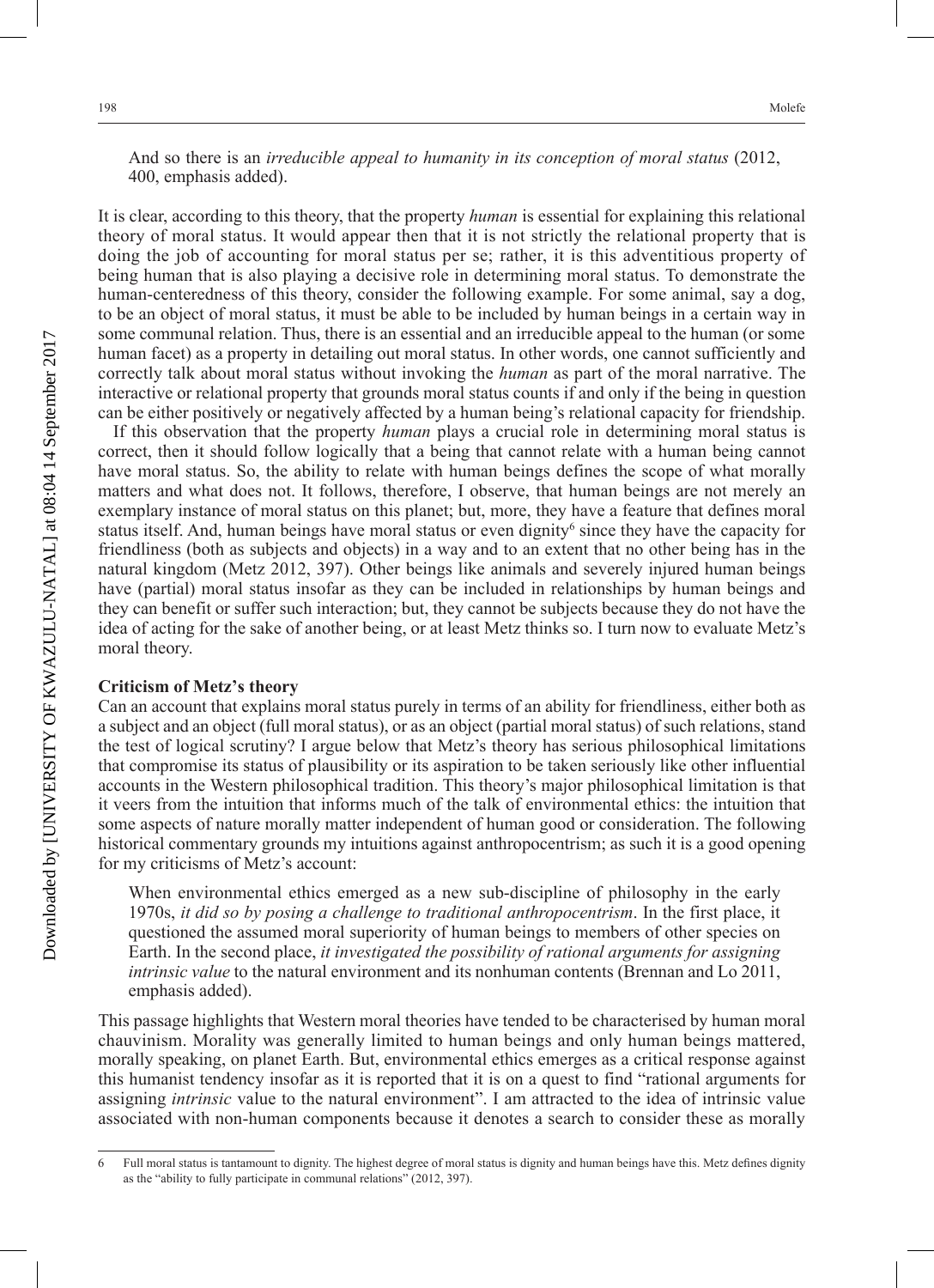valuable in and of themselves, i.e. independent of any human consideration at all. If this historical commentary is anything to go by, it surely warns us about and against grounding an environmental ethics on a stubbornly human-centred meta-ethical foundation. If non-human components are to have value in their own right, then anthropocentricism in its various stripes cannot be a viable option, or so I think. Anyway, my critique will work mainly for those who share the intuition that there is something unattractive about anthropocentrism.

My intuition against anthropocentrism is informed by my immersion and familiarity with predominant intuitions about non-human components below the Sahara. Typically, Africans understand nature as valuable in its own right. For example, Felix Murove, an African ethicist, observes that "there is a community of substance between the various forms of life" (Murove 2004, 204), or, "the fact that there is an indissoluble solidarity between humanity and the natural environment" (2004, 205). If a moral theory is to emerge in Africa, it must reflect this relational aspect in a way that is non-anthropocentric, contrary to Metz's account. Secondly, this non-anthropocentric move has recently been endorsed in doctoral research by Kevin Behrens, who observes that there are thinkers in the African tradition who take an anthropocentric reading of African ethics, but he concludes by defending non-anthropocentrism as the best reading of the African moral tradition  $(2011)$ .<sup>7</sup> The same conclusion is defended from a somewhat theo-philosophical stance by Puleng LenkaBula (2008). The holistic and relational framework that characterises much of African thought, I observe, is more in tune with the spirit behind the concerns of environmental ethics (Verhoef and Michel 1997; Bujo 2001; Shutte 2001). I will not here defend these intuitions.

In light of the above foregrounding of why I take non-anthropocentrism seriously as a viable philosophical strategy for a robust moral environmentalism, I turn to criticise Metz's account. The weakness of Metz's account, I submit, is a function of its human-centred axiology that is a chief characteristic of the African secular meta-ethical stance, a position that has unfortunately come to dominate the tradition (Wiredu 1992; Gyekye 1995). Recently, this position has been undermined on the grounds that it cannot secure the moral status of animals (Molefe 2016). To demonstrate the philosophical limitations of Metz's account, I appeal to Martians, animals, marginal cases and the dead, respectively.

#### **Martians, animals and moral status**

According to Metz's theory, animals have moral status because they can be included in human relationships in a way that can either benefit or harm them, i.e. they are objects of communal relations. Precisely because animals can be included in such relations, we have duties or obligations to treat them with some moral regard. It is crucial to note, I submit, that it is not merely the (moral) ontology of animals (their possession of features that qualify them to be included in relations) that ultimately secures their moral status.<sup>8</sup> In some decisive way their moral status is pinned to the ontological property of *human* – how they can be either positively or negatively affected by human beings. It is not the animals' abilities to enter into relationships between themselves as subjects and/or objects that entirely does the job of accounting or securing their moral status. Metz insists that the property *human* is what completes the essence of this relational account: sufficient talk of moral status has an *irreducible appeal to humanity*. In other words, according to this theory of moral status, the *standing* of all other beings is definable in terms of being able to enter into a relationship of friendship (as a subject or object) with human beings.

Further, Metz acknowledges that some may want to suggest what he refers to as "friendly amendments" to his theory that "propose community with some other being or other", rather he insists that moral status rests entirely on the ability to have "community with normal human beings as the relevant property" (2012, 397). This rejection of "friendly amendments" has these implications. One, it implies that Metz imagines human beings as an essential furniture of the world, so much as to make them a basis upon which the value of other things like animals depends. In this

<sup>7</sup> Incidentally, Metz supervised this doctoral research. One wonders why Metz in this paper does not defend or give reasons why he takes a human-centered axiology seriously.

<sup>8</sup> By "moral ontology" I have in mind what Stephen Darwall refers to as "recognition respect", i.e. the ontological feature in virtue of which some being is worthy of our respect (Darwall 1977, 33–34).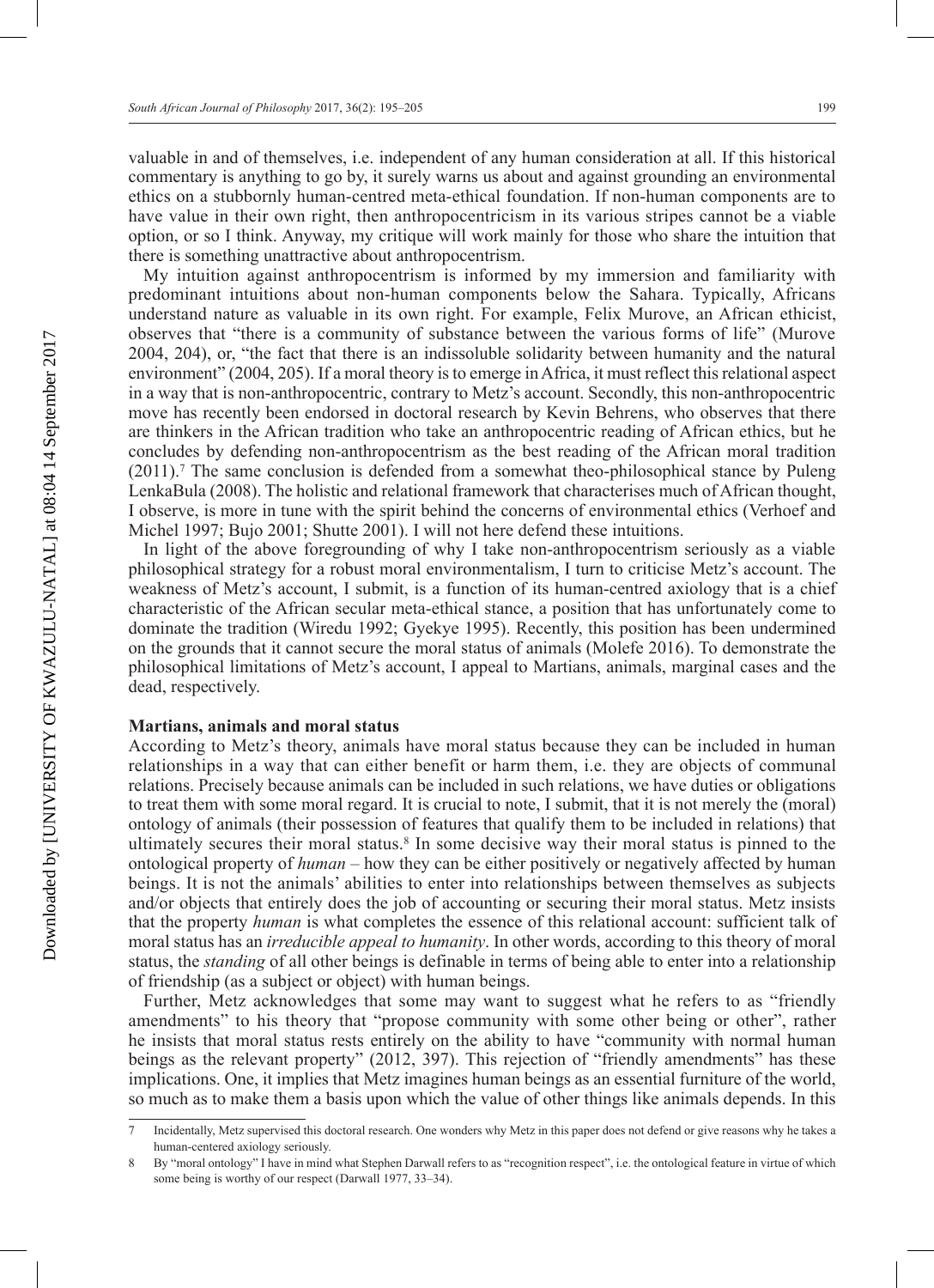light, this theory implies that human beings are an essential furniture of the world to the effect that without them there would be no concerns of value at all. If this observation is true at all, it follows then that this theory falls victim to the so called "last man objection" (Brennan and Lo 2011).

The "last man objection" invites us to imagine the last person on Earth who is left with just a moment before she dies. Will she is justified, morally speaking, to arrange matters such that after her demise the planet will be destroyed, seeing that no human being will ever live and so their interests, welfare or dignity will not be harmed? The force of this objection resides in its call for us to imagine the possibility that human beings may not be a permanent feature of the world, i.e. come to terms with their contingency (Ramose 1999). If human beings are merely a contingent feature of the planet, is it reasonable to pin the moral value and the good of the environment on this one feature of the environment? If one would find it horrendous for the last man to destroy all of nature, this points to the direction that probably nature matters for its own sake.

To demonstrate this theory's susceptibility to something like the last man objection, I draw a distinction between friendship, and friendship. I use the qualifier "something like" because I intend to tweak this objection to problematise the anthropocentric element in Metz's theory. Human beings have a capacity for friendship<sub>1</sub> and Martians have a capacity for friendship<sub>2</sub> – there is no discernible difference between these two kinds of *friendships* except that one is possessed by human beings and the other by Martians And, I wish to add one major consideration about human beings and Martians. These have the same capacity for sharing a way of life and caring for others' welfare. Except, crucially, that these two entities, for some strange biological reason, I *stipulate*, cannot enter into any kind of interaction with each other.<sup>9</sup>

If Metz is truly committed to the view that moral status is accounted for by an essential reference to some *human* feature (ability to commune with human beings), then it should follow that Martians have no moral status. However, this is a strange implication for Martians not to have moral status given that they have the relevant relational capacity, except that they lack a non-moral feature of not being human and do not have the ability to relate to human beings – but can relate with other entities both positively and negatively.

The grounding of moral status on a being's ability to relate with normal human beings raises questions about the *objectivity* of the value in question. Is the ability for friendship objectively valuable or is it valuable only if it is possessed by human beings? Not only are we beset by questions about the objectivity of the recognisable relational capacity, but we are now also struck by the fact that this theory, in its insistence on the property *human*, over and above the relevant relational feature, appears to be both *arbitrary* and *parochial*. Further, the rejection of the "friendly amendments" does not help Metz's case. If Martians have the same capacity except, at least, that they cannot have a relationship with human beings, why are they denied moral status? It is not clear what, according to this theory, it is about the ability to relate with human beings that produces moral status that Martians do not have except that they are not human. This theory does not anticipate these issues nor attempt to address them. This qualifier – irreducible appeal to humanity – is left philosophically unjustified, i.e. why must we accept that a talk of moral status must be essentially grounded on certain human features? Insofar as some *human* capacity for friendship is made the criterion for moral status is not philosophically justified, no reason or argument is offered for us to accept such a controversial claim. This account's essential appeal to humanity as a source of moral value is arbitrary. Further, this theory is not only based on arbitrary and controversial anthropocentric considerations, it can be considered to be objectionably anthropocentric like such other theories as found in the West (Brennan and Lo 2011).

It is of interest to note that Metz does not think that anthropocentrism is in and of itself objectionable. He simply assumes that his anthropocentrism is not of an objectionable kind. I have just showed that his anthropocentrism is arbitrary insofar as it excludes beings that reasonably should be considered to have moral status given their possession of the right moral-ontological

<sup>9</sup> It is not crucial to my point to explain the reason for this biological situation I have alluded to above. Neither is it necessary for me to specify whether Martians are empirical beings like us. I am stipulating this unfortunate inability of the two to relate with each other to pursue the arbitrariness of the property *human* as an essential part of this theory*.*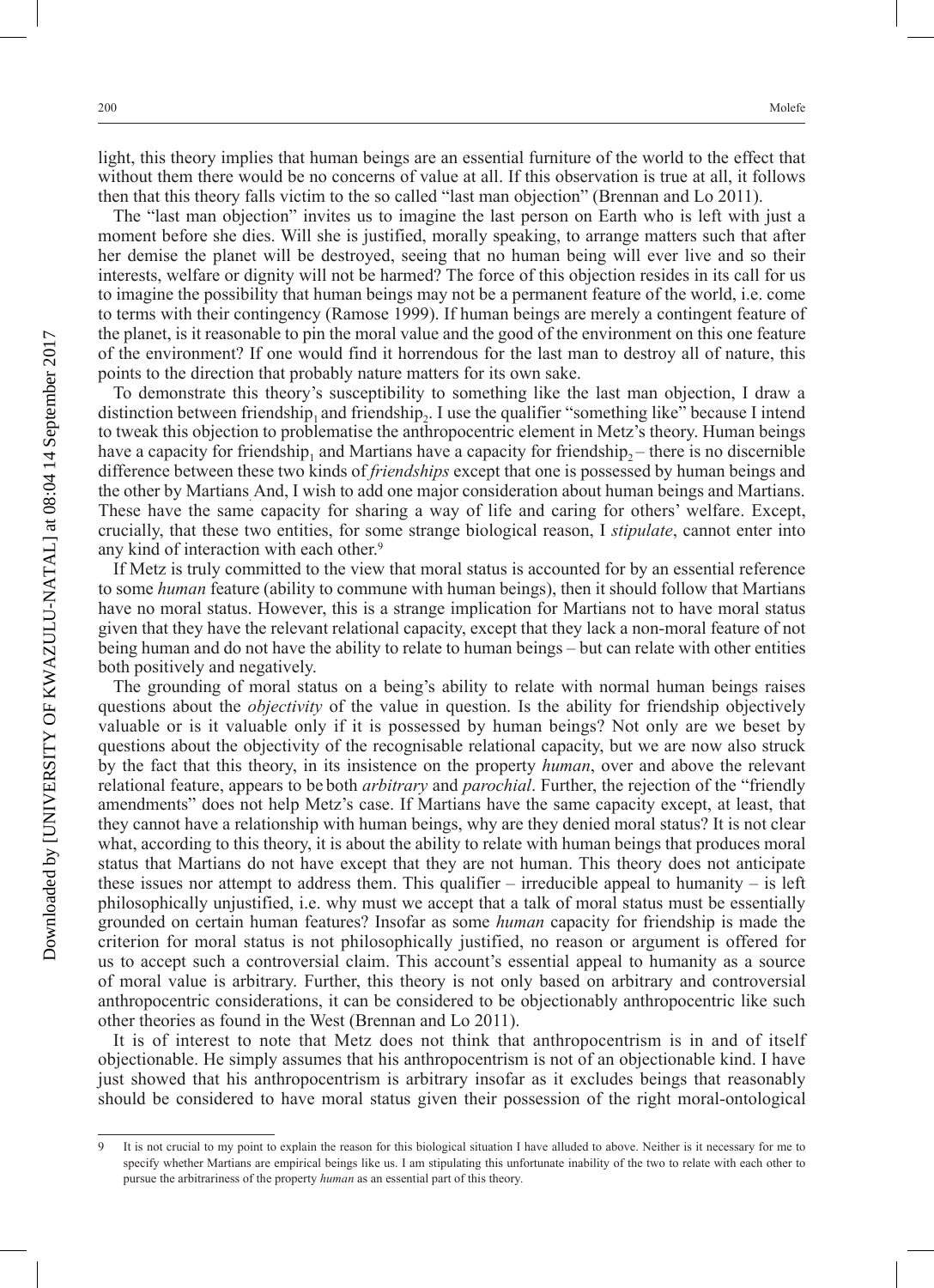equipment (relational capacity) from having it. I now proceed to show that it is also objectionable since it is parochial.

Suppose with me that human beings go extinct on planet Earth (for some evolutionary reason) and Martians take over. The planet will never again have anything like a capacity for friendship<sub>1</sub> but is now characterised by friendship, – remember, no difference between friendship<sub>1</sub> and friendship, except the one is human and the other is not. We are now forced to reckon with some concerning implication from Metz's theory of moral status. It appears that what matters for Metz's account of moral status is not the relational capacity for friendship as such, but the fact that this is a *human* capacity. If the same capacity is found in other *alien* beings, like a Martian, it does not count as moral status unless this being can somehow relate to a human being in the first place. One implication flowing from Metz's account is that even if Martians have a capacity for friendship, that can make animals better or worse off, without the presence of human beings, one cannot properly talk of moral status. By implication, it appears that the metaphysical misfit or mishap between human beings and Martians renders them as having no moral duty to other components of nature, irrespective of the fact that they can harm them. It appears, quite clearly, I think, that objective goodness of the capacity for friendship is curtailed by Metz's insistence on the metaphysical property of the human or the ability to have relationships with humans, as a defining feature of moral status.

It is safe, therefore, to observe that the presence and absence of human beings matters in this moral theory for its own sake, for the sakes of all other entities, since their moral status depends on human beings as such. In this light, this pinning of a theory not so much on the relevant moral consideration (the capacity itself), but on the ontological fact of being human makes this theory parochial. The blatant harms and wrongs that may flow from Martians to animals remain unaccounted for and the theory as it stands fails to treat these as wrongs and harms at all merely because Martians cannot relate to human beings.

One may here reasonably ask: does it follow that since Martians have no moral status, they can treat animals however they like? I observe that the emergence of such a question signals that there is something incomplete about this theory, because we can no longer appeal to it to find answers about some of the issues. To answer the question directly, a theory of moral status is intended inter alia to inform "us" (including Martians) about which beings are moral patients and how we may exercise our moral agency towards other beings. This theory appears unhelpful for Martians as it appeals to a feature, *human*, that is metaphysically out of reach for them.

Thus, two implications follow from this human-centred axiological account. One, extra-terrestrial beings that might have features similar to our own but differ in some respects, in that they cannot relate with us, have no moral status. All moral value is human-centred, human-dependent and human-derived. Secondly, in the absence of human beings, injuries that animals might suffer from other non-human entities like Martians may not be properly considered as wrongs and harms to them since to talk of morality requires an ability on the part of Martians to relate with human beings, not merely the relevant relational moral property. Moreover, the implication that follows from this is that even though in the absence of human beings animals have moral status, it is not clear what value this fact will have for them given that their concern should be the present threat, Martians.<sup>10</sup> If these observations are true, then they implicate Metz's theory in speciesism. Martians have no moral status because they are not human.

#### **Metz on marginal cases**

Furthermore, Metz claims that his theory can secure the intuition that "even a severely mentally incapacitated human being has a greater moral status than an animal with identical internal properties" (Metz 2012, 387). Metz does not give us an example of what he has in mind when he employs the qualifier "identical internal properties". I will not probe him in this regard, but it would have helped if he had provided a concrete example. What argument does Metz offer for supporting this intuition? He argues:

<sup>10</sup> I observe that a correct interpretation of Metz does not imply that animals do not have moral status in the absence of human beings because it depends merely on their *ability* to relate with these rather than in the actual relation.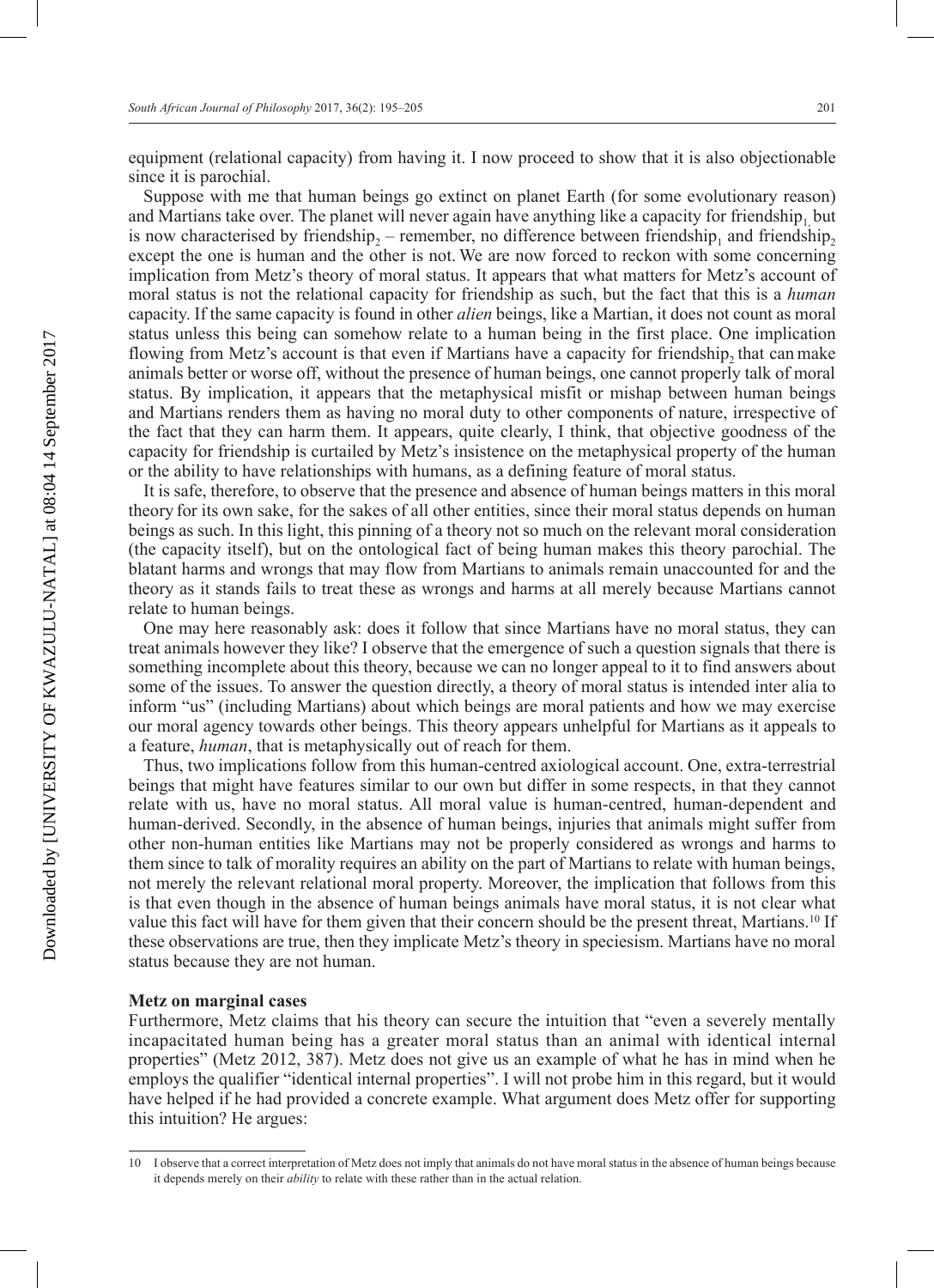Compared with animals, normal human beings *are more able* to include "deformed" humans such as psychopaths, as well as the mentally incapacitated, in a "we", cooperate with them, act in ways likely to improve their quality of life, exhibit sympathetic emotions with them, and act for their sake*. We do much more* for the psychopathic and the mentally incapacitated than we do animals, *which is evidence of a greater ability* to make them an object of a friendly relationship (Metz 2012, 397, emphasis added).

The evidence proffered by Metz to prove that mentally injured persons have greater moral status than animals with similar internal features is hardly convincing. The evidence that Metz produces to substantiate this claim is that we tend to do much more for these than we do for animals. This kind of reasoning appears to be begging the question – what is at issue appears to be the very supposition that marginal cases have greater moral status than animals, which we usually invoke to explain our tendency to do more for them. The supposition that mentally injured persons have greater moral status generally informs our tendency to do more for these people. But, now, we are scrutinising this supposition that grounds this tendency of doing more for them – are we morally justified in believing and behaving in a way that suggests that these have a greater moral status than animals with identical internal properties? If this analysis is correct it follows that we require an *independent consideration* to justify the claim that these have greater moral status, which will justify our doing more for them in the first place.

Furthermore, even if one does not agree with me that this evidence begs the question, one must at least agree with me that *doing more* as evidence is vague insofar as there are some instances where doing more for some being does not necessarily entail greater moral status. Doing more, might, and it does at times, signify *other* moral and non-moral considerations. Yes, I admit that we should do more for beings with greater moral status, but *doing more* for some being does not necessarily and always imply that she has greater moral status.

Consider, for example, the debate in moral philosophy about whether morality is best defined in terms of partiality or impartiality. Incidentally, Metz defends partiality (Metz 2009, 52). "Partiality" recommends that we ought to prioritise or do more for our families and friends than for strangers. But, surely, this doing more for our special and extant relations does not imply that these have greater moral status than strangers. In fact, none in the debate doubts equality (moral status) of strangers and our family members, but the *doing more* for our special relations is endorsed on a different moral consideration. The point I am making is that *doing more* does not always imply greater moral status. Or, the same problem can be captured in terms of bias, more specifically, *speciesism* (a position that Metz wants to distance himself from): it is not obvious how we can rationally distinguish the *doing more* that flows from a bare fact that these injured persons are human like us, a human bias towards our own, or from ones that report greater moral status. This evidence (doing more) as it stands does not quite help us. It appears that Metz must appeal to something else other than doing more to capture why mentally incapacitated persons have greater moral status than animals with identical properties (if one agrees with me that he begs the question); if not, it appears that Metz must deal with rational indistinguishability of doing more as evidence given that it plunges us into the theoretical conundrum of not knowing whether and when our doing more is not just an instance of favouring one's own (speciesism), or does it truly signify greater moral status, if at all?

Not only does appeal to *doing more* beg the question, and is also indistinguishable from other justified instances like when one endorses partiality without implying differences in moral status and its problematic instances like bias, moreover, it appears to be *unsuited* to support the claim that mentally injured persons have greater moral status than some animals with whom they share internal properties. In South African (and the world over, I suppose) there are pets that are better taken care of than some normal human beings. I imagine a mentally injured daughter of a maid compared to the pet of her employer – I stipulate that they share similar internal properties for the sake of argument. The employer does much more for her pet than she does for the maid's mentally injured daughter. She may even claim that she finds herself more able to include this pet in a "we" relation than she does the mentally injured daughter of her employee – such cases are common ones in our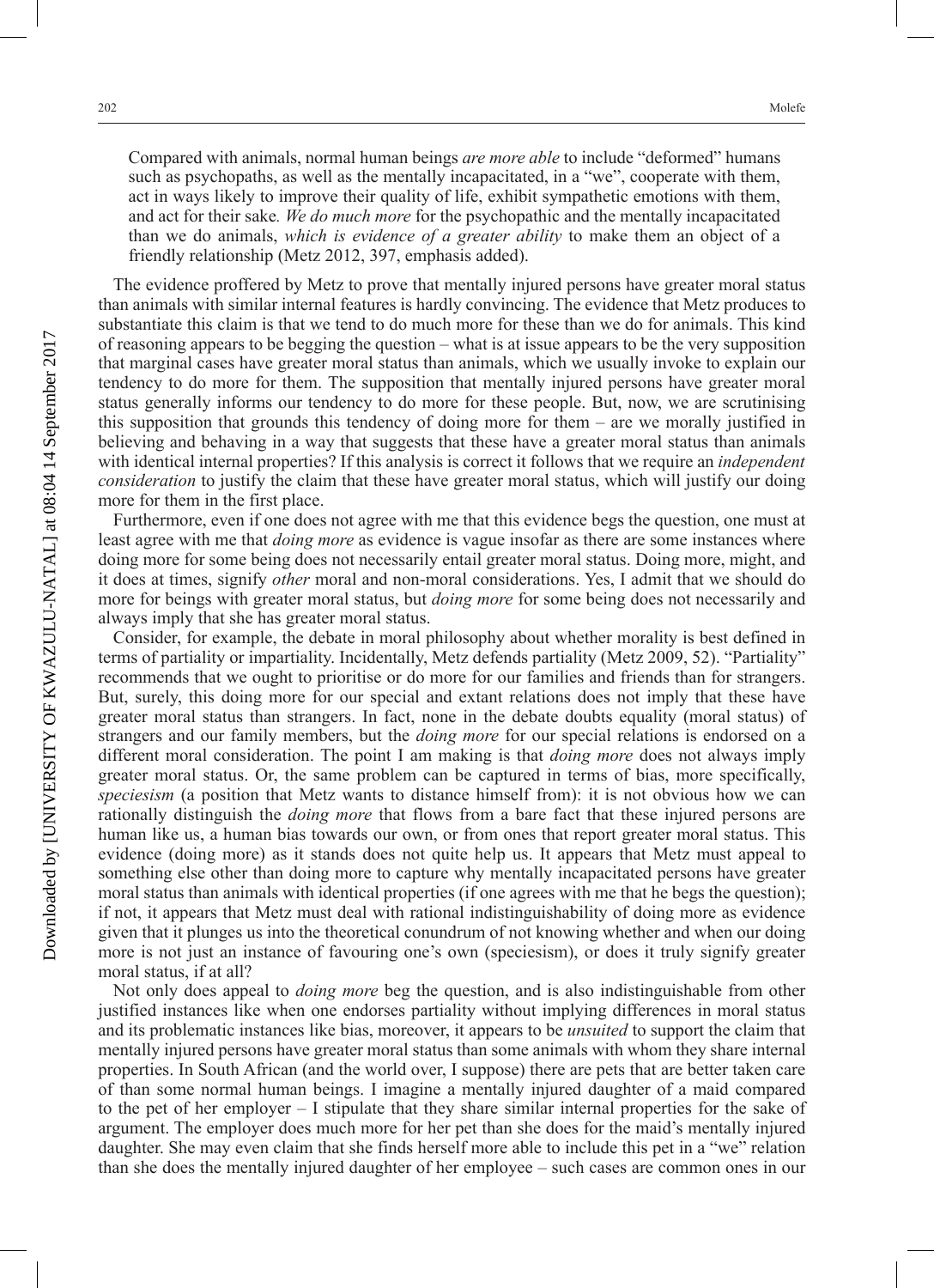world of great inequalities. What are we to make of this situation? Are we to conclude that the pet has more moral status merely because the owner does more for it than a mentally injured person? Surely, that cannot be a plausible observation. Metz cannot respond and say that her doing more for the pet is a contingent obstacle caused by her ignorance; if she knew better, she would do more for the injured person with identical properties. What is the *better* that she is to know? This line of reason begs the question once again – why do we say that a human being has greater moral status? Suppose Metz reprimands the lady and says to her – "you ought to be doing more for the injured person than the cat!" The lady can meaningfully ask the *why* question and there would be nothing in what Metz said already (in the reprimand) that would have been an answer to her question. So, the evidence that Metz has offered to the effect that mentally injured persons have greater moral status than animals is not satisfactory. I now proceed to highlight what might be an unexpected problem for Metz's theory: the moral status of the dead.

#### **Moral status and the dead**

Do we owe any duties to bodies of persons who have died? I will not burden the reader here with anthropological data to the effect that bodies of dead persons are treated with respect by African people and the world over. I do so because this appears to be a moral intuition that is shared globally – and, Metz himself endorses this intuition in his account. Metz states,

[f]or another, differential moral status also accounts best for uncontroversial judgments about how to treat beings that have already been killed. If an animal has been killed for whatever reason, many find it permissible not to let it go to waste; even many vegetarians would find something respectful in the stereotypical Native American practice of using every part of a buffalo. Yet such a practice applied to humans would be horrific; consider a Nazi thinking, "Well, we have already killed this Jew, and so may as well make the best of it by using his hair to stuff pillows, fat to make soap and bones to fashion buttons" (Metz 2012, 389).

Several things emerge from Metz's consideration about bodies of things that have died. Metz appears to hold the intuition that the dead body of an animal has no moral status at all to the effect that we may use it as we like without violating any moral principle. Metz also believes that the dead body of a human being has some moral status to the effect that certain ways of treating it are (morally) impermissible – horrific. So, Metz believes that dead (human) bodies are objects of communal relations, and as such, have partial moral status. Is there a difference between the dead body of an animal and that of a human being, morally speaking? I am asking this question because it would appear that all relevant relational abilities of both animals and human beings are lost at death. Then, we may reasonably ask, why do dead human bodies qualify as objects of communal relations and animals do not?

We need to ascertain whether Metz is correct to consider bodies of dead human beings as objects of communal relations. To do so, we need to visit what Metz has to say about what qualifies as an object of communal relations and what cannot be an object of such relations. Metz informs us that

a being can be the object of a friendly relationship insofar as characteristic human beings could think of it as part of a "we", share its goals, sympathize with it and harm or benefit it. Note that having the capacity to be an object of such a relationship does not imply that a being would or even could respond to any friendly engagement by another (Metz 2012, 394).

Metz further informs us that the decisive issue in determining the *object* status of some being is whether or not it has a welfarist good, i.e. can it be made better or worse off? In this regard he states:

A being that "cannot" be the object of a communal relationship in the relevant sense would, for instance, be one that utterly lacks the ability to have a better or worse life, say, a rock (Metz 2012, 395).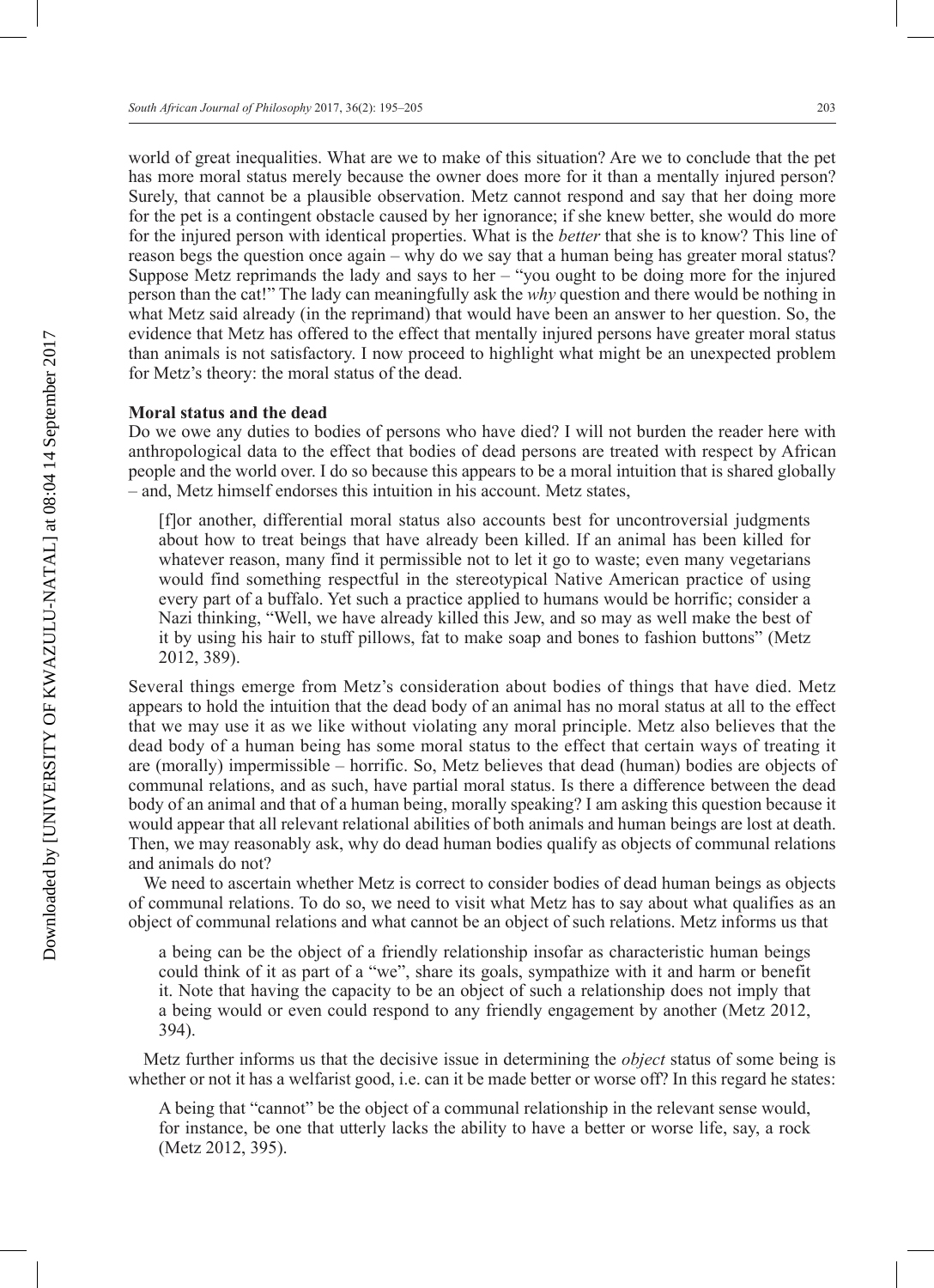So, what follows from the quotations is that it is not enough (though necessary for an object status) that we think of it in terms of "we" or sympathise with it. The deal-maker-or-breaker is whether it can be made better or worse off by such communion, i.e. does it have a welfarist good? Take a rock for example, it utterly lacks the relevant relational capacity for a better- or worse-off life. Thus, a rock has no moral status. The crucial question, in this instance, is not so much of things that utterly lack abilities to be better or worse off, but rather those that have utterly lost such abilities, like dead people. What is the extent of the "damage" that death imposes on its victims? When human beings die, what do they lose in terms of the relevant moral capacities that qualify them as object communal relations? Animals, at least Metz supposes, lose capacities that qualify them as objects of communal relations, but he does not seem to think human beings lose their capacities. He does not quite tell us why he thinks so. As things stand, we have no reason to agree or even suppose that dead human bodies are objects of communal relations. Can we harm or benefit a body of a person who has died? In my talk about harm and benefit, I talking about welfare in a sense of improving or detracting from the quality of life. It does not appear to me that we can speak meaningfully about welfare with regard to dead bodies, in the way Metz uses this term. Well, one can damage the body of a dead human being but that does not quite capture the idea of welfare in terms of making it worse off.

Another clue we may glean from Metz about what are to count as objects of communal relation is with regard to the case of foetuses and embryos. Metz informs us that zygotes, blastocysts, and embryos "cannot even be objects of such a relationship, since they are not yet organisms capable of engaging in goal-directed activity and of being better or worse off" (Metz 2012, 398). And with regard to embryos he says, "(it) is alive, and so there may be a sense in which it would be 'better' if it were to stay alive, but not in the relevant sense of being 'better off', i.e. having an improved quality of life" (Metz 2012, 398). Dead human bodies, like zygotes and blastocysts, cannot engage in goal-directed activity and they cannot be made better or worse off. And, like embryos, they cannot be directly made better or worse off (improve their quality of life), i.e. dead people do not have a welfarist good.

If I am correct that having a welfarist good is a decisive feature in terms of determining partial moral status of bodies of persons who have died, then it follows that Metz's account appears to be unable to account for this moral intuition. The theory fails to distinguish between bodies of animals and human beings who have died on the basis of relevant relational properties since both have utterly lost the morally relevant moral properties. There is a sense in which it would be "better" not to use/damage bodies of persons who have died for reasons of indirect duties – but this is not enough to get us to the high moral mark of a welfarist good.

Above, I presented what I consider to be strong reasons that point to philosophical limitations of Metz's human-centred theory of moral status. Firstly, I showed problems related to its human-centeredness. I argued that it ultimately fails to protect animals and it also fails to account for the moral status of Martians since it makes the mere fact of being *human* a central component of what constitutes moral status. I also showed that it fails to give credible evidence for why we should think severely mentally injured persons have greater moral status than some animals. I also discussed how this theory does not appear to have the corpus to secure our duties to bodies of people who have died.

#### **Conclusion**

I argued that Metz's African theory of moral status is arbitrary and parochial insofar as it locates moral status not so much in the relevant relational feature per se, but in a human feature, thus discounting Martians from moral status even though they may possess the relevant relational capacity for friendship. As such, it exposes animals to possible harms from Martians due to its humanistic orientation. I argued that the evidence offered to defend the view that mentally injured persons have greater moral status than animals with identical properties begs the question and/or is vague, as it cannot be easily distinguished from other moral and non-moral considerations that may justify doing more for others without implying greater moral status. Finally, I sketched how this theory appears unable to account for the moral status of the dead. If this critique is true, it should